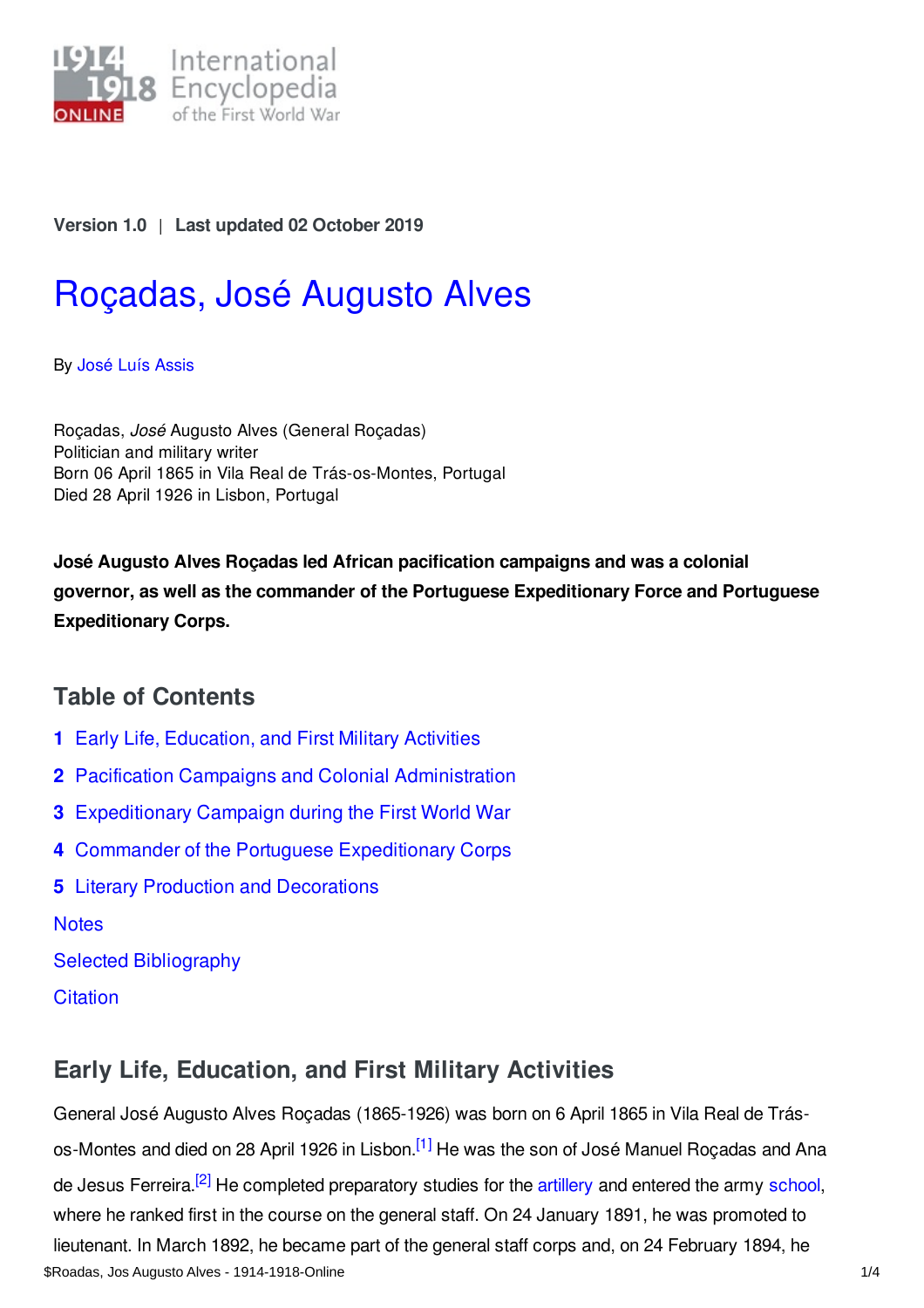was promoted to captain and joined the campaigns of pacification.

## <span id="page-1-0"></span>**Pacification Campaigns and Colonial Administration**

In December 1897, Alves Roçadas first travelled to Angola, where he took on the post of chief of staff for the general government during the campaign of pacification. In 1901, he returned to Lisbon and in January 1902 was transferred to [India](/article/portuguese_india) to serve in the same position. On 1 April 1905, after being appointed governor of the district of Huila, Angola, he returned to the metropolis and stayed a few days before embarking for Luanda, where he would arrive on 15 July. Alves Roçadas directed his attention to the indigenous populations that were in a state of general revolt against Portuguese sovereignty.<sup>[\[3\]](#page-2-5)</sup> He fleshed out an offensive plan and organized a military column. On 23 September 1905, he began the march to Humbe. On 22 November, the column headed for the Gambos. It arrived at Chibia on 7 December, where the operations were completed.<sup>[\[4\]](#page-2-6)</sup> On 29 August 1906, he concentrated his forces in Humbe, crossed the Cunene River, and built "Forte Roçadas".

<span id="page-1-4"></span><span id="page-1-3"></span><span id="page-1-2"></span>On 26 August 1907, he began the operations with a force of 2,300 men and, after occupying several places without resistance, entered into combat at Mufilo. On the march to the south, there were a series of ferocious battles, culminating in the capture of the Cuamato territory on 4 October.<sup>[\[5\]](#page-2-7)</sup> Captain Alves Roçadas returned to [Portugal](/article/portugal) and, was promoted to major, on 2 April 1908, and to lieutenant colonel, on 18 May. On 11 July, he went to [Macau](/article/portuguese_macau) as the governor. He remained in the east for only a year, because he was appointed governor-general of Angola. He took office on 17 December 1909. With the republican [revolution](/article/revolutions_portugal) in 1910, he ended his term in office, returned to Lisbon, and was placed in the army staff where he remained between 1911 and 1914.

# <span id="page-1-1"></span>**Expeditionary Campaign during the First World War**

<span id="page-1-7"></span><span id="page-1-6"></span><span id="page-1-5"></span>At the beginning of the war, all the border areas of the African [colonies](/article/african_colonies_portugal) became unstable, which led the Portuguese [government](/article/governments_parliaments_and_parties_portugal) to reinforce the military garrison of Angola. On 18 August 1914, Lieutenant Colonel Alves Roçadas took command of the expeditionary force, which had the mission of reinforcing the geographical zone of Huila.<sup>[\[6\]](#page-2-8)</sup> On 10 September, he embarked from the port of Lisbon. Several weeks later, he landed in Moçâmedes. On 17 October, the German governor of one of the frontier territories in Damarland entered Portuguese territory with a small force. The Portuguese force established contact and after an exchange of words and mutual threats, the governor and German officers were killed.<sup>[\[7\]](#page-3-2)</sup> On 31 October, German troops entered Cuangar (Cuamato-Cubango) and killed two officials, one sergeant, and five soldiers.<sup>[\[8\]](#page-3-3)</sup> The military situation worsened considerably and Alves Roçadas was forced to change his operations plan, giving priority to the defence of the military posts located at the frontier. Alves Roçadas was aware that a German military force had entered Portuguese territory and was moving in the direction of Naulila. On 17 December, the Germans settled on the left bank of the Cunene River. On 18 December by 4:30am, the German forces, which were larger in number, had attacked the Portuguese troops, forcing them \$Roadas, Jos Augusto Alves - 1914-1918-Online 2/4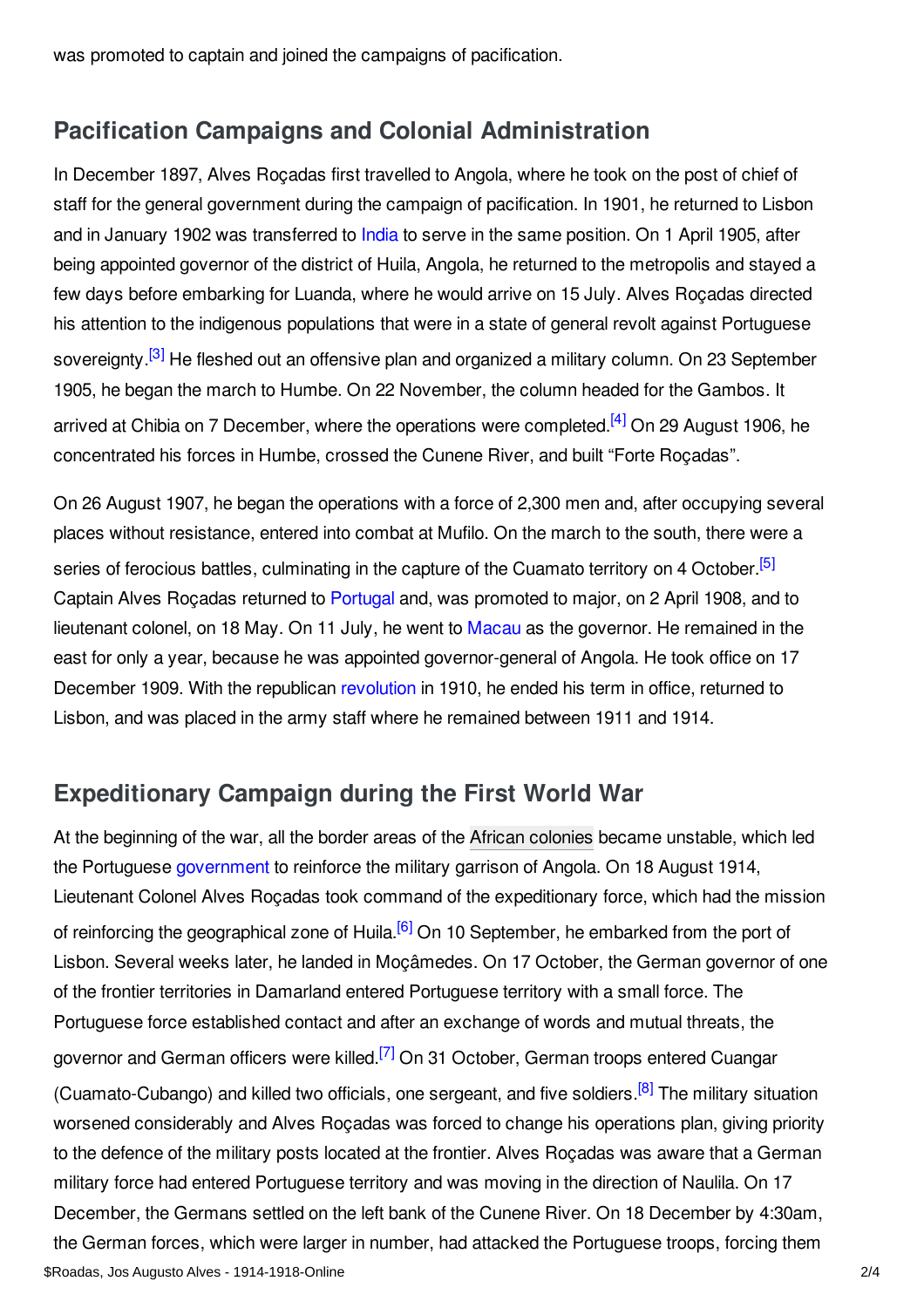to withdraw to the post of Donguena. In May 1915, Alves Roçadas returned to Lisbon and assumed functions in the general staff. On 13 November, he was promoted to colonel.

# <span id="page-2-0"></span>**Commander of the Portuguese Expeditionary Corps**

In September 1918, Alves Roçadas was appointed commander of the 2<sup>nd</sup> division and departed to [France](/article/france). On 16 April 1919, he assumed command of the Portuguese [Expeditionary](/article/portuguese_expeditionary_corps) Corps and led its return to Portugal. In September 1919, he embarked for Mozambique where he held the position of general secretary and governor until April 1923. On 31 December 1924, he was became a general and was appointed commander of the 1<sup>st</sup> division. General Alves Roçadas, after returning from Mozambique, became part of the group of General Sinel de Cordes [\(1867-1930\)](/index/names/124030033), who prepared the conspiracy that led to the military coup on 28 May 1926. General Alves Roçadas was appointed to take power, which never came to be, as he feel ill shortly beforehand.

# <span id="page-2-1"></span>**Literary Production and Decorations**

From his literary work, we highlight: *Report of War Operations in the District of Huila in 1905* and his *Report on Operations in Southern Angola in 1914*. He was awarded the Distinguished Service Gold Medal for the Cuamato campaign of 1907 and the Queen D. Amélia Gold Medal in commemoration of the Mulondo campaign in 1907. He was appointed to the Military Order of the Tower and Sword of Valor, Loyalty, and Merit (1908).

José Luís Assis, Universidade de Évora

Section Editor: Ana [Paula](https://encyclopedia.1914-1918-online.net/contributors/Ana_Pires) Pires

#### <span id="page-2-2"></span>**Notes**

- <span id="page-2-3"></span>1. [↑](#page-0-1) Arquivo Histórico Militar, Lisbon, 3.ª Divisão, 7.ª Secção, Caixa 1576.
- <span id="page-2-4"></span>2. [↑](#page-0-2) Arquivo Histórico Militar, Lisbon, BI do Corpo Expedicionário Português, p. 1.
- <span id="page-2-5"></span>3. [↑](#page-1-2) Arquivo Histórico Militar, Lisbon, 3.ª Divisão, 7.ª Secção, Caixa 1576.
- <span id="page-2-6"></span>4. [↑](#page-1-3) Ibid.
- <span id="page-2-7"></span>5. [↑](#page-1-4) Roçadas, José Augusto Alves: Conferencia sobre o sul de angola a proposito das operações militares no cuamato, Lisboa 1908.
- <span id="page-2-8"></span>6. [↑](#page-1-5) Fraga, Luís Alves de: Naulila 1914, in: Afonso, Aniceto / Gomes, Carlos de Matos (eds.): Portugal e a Grande Guerra, 1914-1918 [Portugal and the Great War, 1914-1918], Lisbon 2010, p. 152.